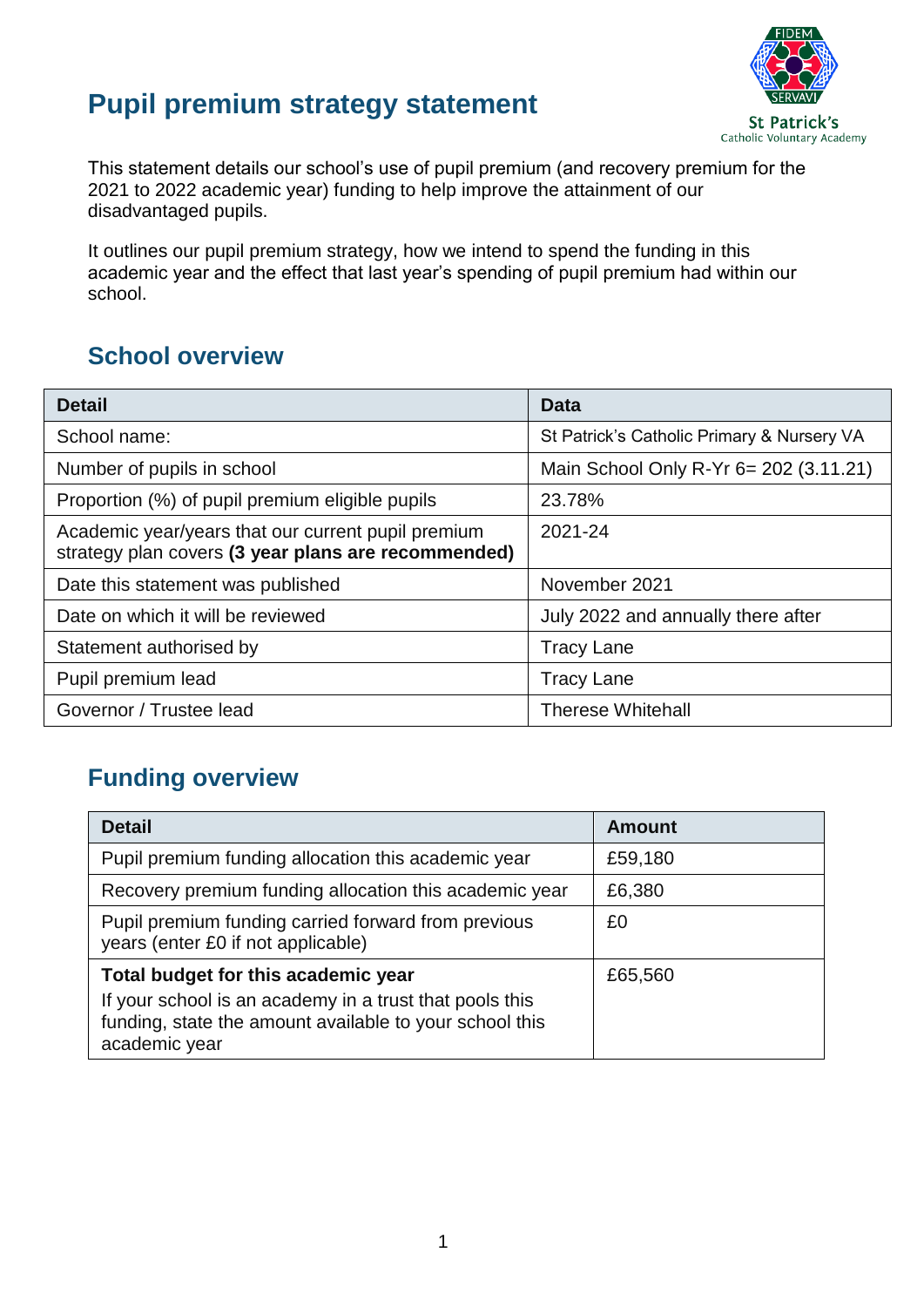## **Part A: Pupil premium strategy plan**

### **Statement of intent**

Targeted additional support strategies resulting in every pupil, however financially disadvantaged, being able to:

• Improve their levels of attainment, especially PP boys in maths, reading and writing in focus year groups to be at least in line with girls;

• Continue to diminish the differences between school and the national average attainment for PP pupils and non PP pupils;

• Access support to ensure regular attendance, welfare, personal development and emotional support.

 Equal access for all pupils including PP pupils to a knowledge and vocabulary rich curriculum to include access to enrichment activities to increase their cultural capital.

#### **The current pupil premium strategy plan works towards achieving those objectives by:**

- Providing a teaching assistant for each year group to specifically target the needs of PP/disadvantaged pupils within class and through targeted maths surgeries, writing conferences and reading interventions.
- Providing access to a trained mental health first aider/emotional literacy support assistant to support pupils experiencing short and long term emotional and mental health difficulties, addressing their needs, supporting them to build resilience, providing them with strategies to manage their feelings.
- Providing support to families, parents and carers through proactive involvement of an education welfare officer to ensure continuing good attendance and punctuality.
- Providing staffing to facilitate access to additional welfare support through personal development opportunities- chaplaincy provision, Forest Schools, pupil voice, play leader training, ECO warriors etc
- £10 uniform vouchers for all children who are new to free school meals/pupil premium status.
- In individual emergency cases of families experiencing financial difficulties, providing short term assistance through free access to breakfast and after school provision and other enrichment opportunities.

### **Challenges**

This details the key challenges to achievement that we have identified among our disadvantaged pupils.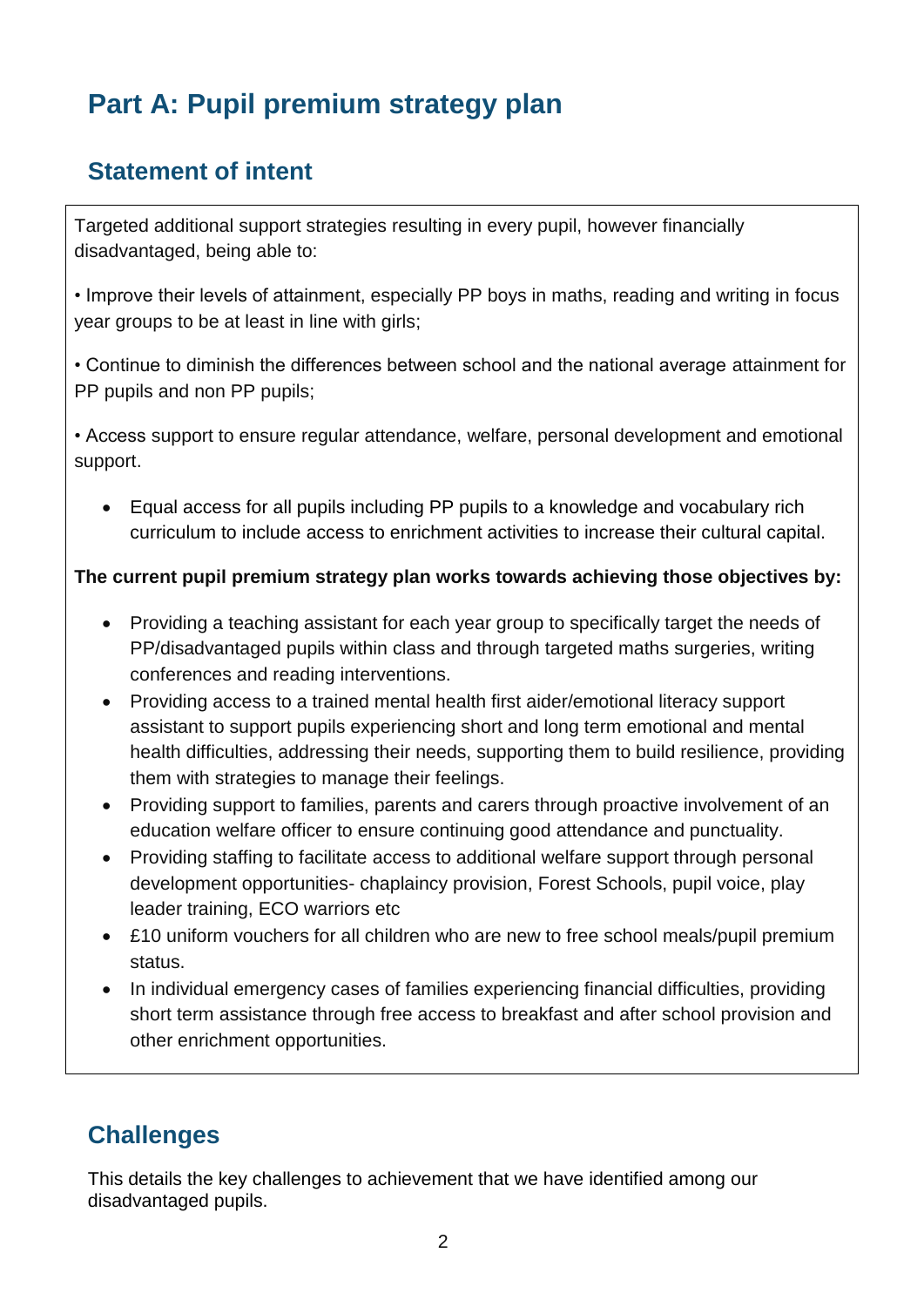| <b>Challenge</b><br>number | Detail of challenge                                                                                                                                                                                                                                                                                                                                                                                                                                                                                                                                                                                                                                                                                                                                                                                                                                                                                                               |
|----------------------------|-----------------------------------------------------------------------------------------------------------------------------------------------------------------------------------------------------------------------------------------------------------------------------------------------------------------------------------------------------------------------------------------------------------------------------------------------------------------------------------------------------------------------------------------------------------------------------------------------------------------------------------------------------------------------------------------------------------------------------------------------------------------------------------------------------------------------------------------------------------------------------------------------------------------------------------|
|                            | Progress from KS 1- KS 2 in reading writing and maths has been low over the last 3 years. However this<br>was slightly improved in 2017-18 and again in reading in 2018-19                                                                                                                                                                                                                                                                                                                                                                                                                                                                                                                                                                                                                                                                                                                                                        |
|                            | New teachers in yrs 1,4 & 5, new teacher in year 2 from January 2022, two of these new teachers are<br>ECTs. Potentially this could impact on pupils as teachers are new to school systems and new to knowing<br>the pupils.                                                                                                                                                                                                                                                                                                                                                                                                                                                                                                                                                                                                                                                                                                      |
| 3                          | Parental engagement is not strong for pupils outside of school. As a result of previous PP actions an<br>$\bullet$<br>increasing number of parents (pre covid) were more willing to come into school for events with good<br>support at parents' evening.<br>During the covid pandemic, many parents had less contact with school and although most pupils en-<br>$\bullet$<br>gaged with remote learning many PP had limited support from home to access learning.<br>Pre covid we saw an increasing number of parents engaging with reading challenges and planned<br>$\bullet$<br>reading activities at home which due to possible infection transmission we had to reduce some of<br>these activities. As a result many parents of PP pupils are not consistently hearing their pupils read<br>outside of school and this is hindering pupils' progress in reading comprehension and retention of<br>skills learnt in school. |
| 4                          | Impact of covid pandemic on all pupils including many eligible for PP on mental health, wellbeing and<br>support from home to access remote learning consistently has impacted on learning widening gaps<br>particularly in reading.                                                                                                                                                                                                                                                                                                                                                                                                                                                                                                                                                                                                                                                                                              |

## **Intended outcomes**

This explains the outcomes we are aiming for **by the end of our current strategy plan**, and how we will measure whether they have been achieved.

| <b>Intended outcome</b>                                                                                                                                                                                                             | <b>Success criteria</b>                                                                                                                                                                                                                                                                                                                                                                                                                                                                                                                                                                                              |
|-------------------------------------------------------------------------------------------------------------------------------------------------------------------------------------------------------------------------------------|----------------------------------------------------------------------------------------------------------------------------------------------------------------------------------------------------------------------------------------------------------------------------------------------------------------------------------------------------------------------------------------------------------------------------------------------------------------------------------------------------------------------------------------------------------------------------------------------------------------------|
| Improve higher rates of attainment in each year group; use<br>internal data if national assessments do not resume in<br>2021-22                                                                                                     | All pupils are challenged with 70% achieving expected standard in<br>$\bullet$<br>reading, writing and maths.<br>Year 6 to be in line with 2019 end KS 2 national attainment at<br>$\bullet$<br>Reading 73% Writing 78% maths 79% and at least 20% achieving<br>more than expected by the end of the year.                                                                                                                                                                                                                                                                                                           |
| Higher % of pupils attaining the expected standard in<br>reading, writing & maths.                                                                                                                                                  | More than 51% disadvantaged pupils attaining combined RWM (school<br>were in line with national KS 2 outcomes 2019) (school end KS 2<br>teacher assessment 2021 67%)                                                                                                                                                                                                                                                                                                                                                                                                                                                 |
| Higher % of boys attaining the expected standard in focus<br>cohorts where boys attainment is significantly less than girls.                                                                                                        | More than 69% of boys attaining the expected standard in<br>$\bullet$<br>reading, more than 72% of boys attaining the expected standard<br>in writing (in line with national KS 2 outcomes 2019)<br>More than 60% boys attaining combined RWM (school were in<br>$\bullet$<br>line with national KS 2 outcomes 2019) (school end KS 2 2021<br>71%)<br>Year 1 reading attainment to be at least in line with 2019 national<br>outcomes 75% with boys attainment at least in line 71%<br>Year 1 writing attainment to be at least in line with 2019 national<br>outcomes 69% with boys attainment at least in line 63% |
| Increased support for pupils struggling with emotional needs<br>which impacts on pupil attainment and progress. Pupils ac-<br>quire a range of strategies to support them in coping in<br>school and to build increased resilience. | Pupils with emotional needs are able to use the strategies given by<br>the ELSA/Chaplaincy and learned during Forest Schools (cross over<br>with sports premium spending plan).                                                                                                                                                                                                                                                                                                                                                                                                                                      |
| Continue to maintain high attendance for PP pupils to be at<br>least in line with non PP pupils to support equal access to<br>learning.                                                                                             | Attendance of PP pupils to be at least in line end academic year 2021<br>PP pupils attendance (96.6%) and with other non PP pupils for end<br>2021 (97.3%).                                                                                                                                                                                                                                                                                                                                                                                                                                                          |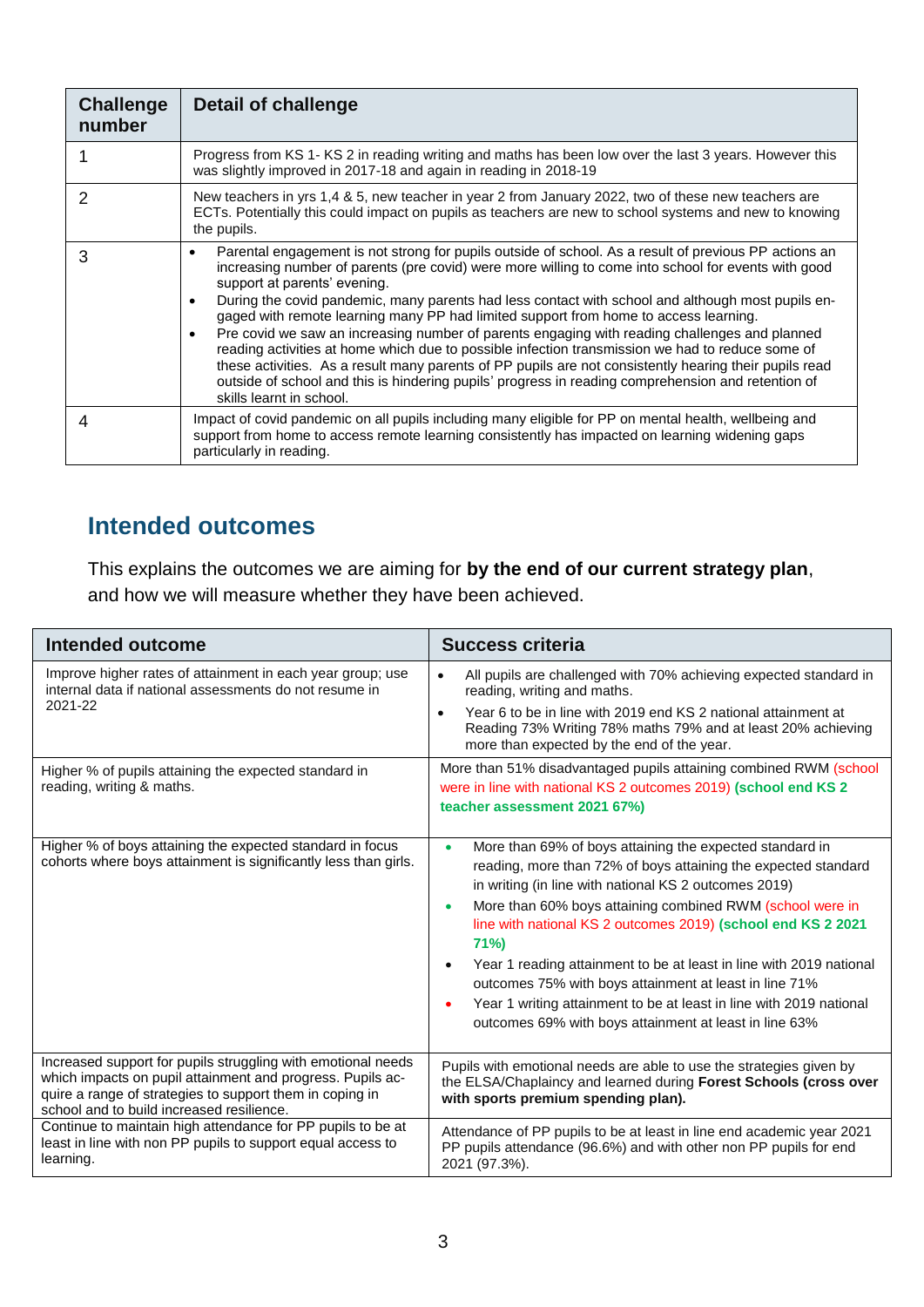| Develop new staff teaching teams to ensure equal access for<br>all pupils including PP pupils to a knowledge and vocabulary<br>rich curriculum to include enrichment activities to increase<br>their cultural capital. | Monitoring evidences that all new teachers are confident in<br>$\bullet$<br>implementing the consistent approach for teaching subjects across<br>school.<br>New teachers are aware of which pupils are disadvantaged/PP<br>$\bullet$<br>pupils, their prior attainment and plan interventions accordingly to<br>meet their needs.<br>New subject leaders are able to articulate their intent and<br>$\bullet$<br>implementation of their subject.<br>New deputy headteacher and SENDCo is confident in knowing and<br>$\bullet$<br>carrying out her leadership areas.<br>New staff identify and target individual needs and track<br>$\bullet$<br>interventions including gap recovery & 1:1 support, to ensure that<br>all pupils are challenged with 70% achieving expected (Year 6 to<br>be in line with 2019 end KS 2 national attainment at Reading 73%<br>Writing 78% maths 79%) and at least 20% achieving more than<br>expected by the end of the year. |  |
|------------------------------------------------------------------------------------------------------------------------------------------------------------------------------------------------------------------------|-----------------------------------------------------------------------------------------------------------------------------------------------------------------------------------------------------------------------------------------------------------------------------------------------------------------------------------------------------------------------------------------------------------------------------------------------------------------------------------------------------------------------------------------------------------------------------------------------------------------------------------------------------------------------------------------------------------------------------------------------------------------------------------------------------------------------------------------------------------------------------------------------------------------------------------------------------------------|--|
|------------------------------------------------------------------------------------------------------------------------------------------------------------------------------------------------------------------------|-----------------------------------------------------------------------------------------------------------------------------------------------------------------------------------------------------------------------------------------------------------------------------------------------------------------------------------------------------------------------------------------------------------------------------------------------------------------------------------------------------------------------------------------------------------------------------------------------------------------------------------------------------------------------------------------------------------------------------------------------------------------------------------------------------------------------------------------------------------------------------------------------------------------------------------------------------------------|--|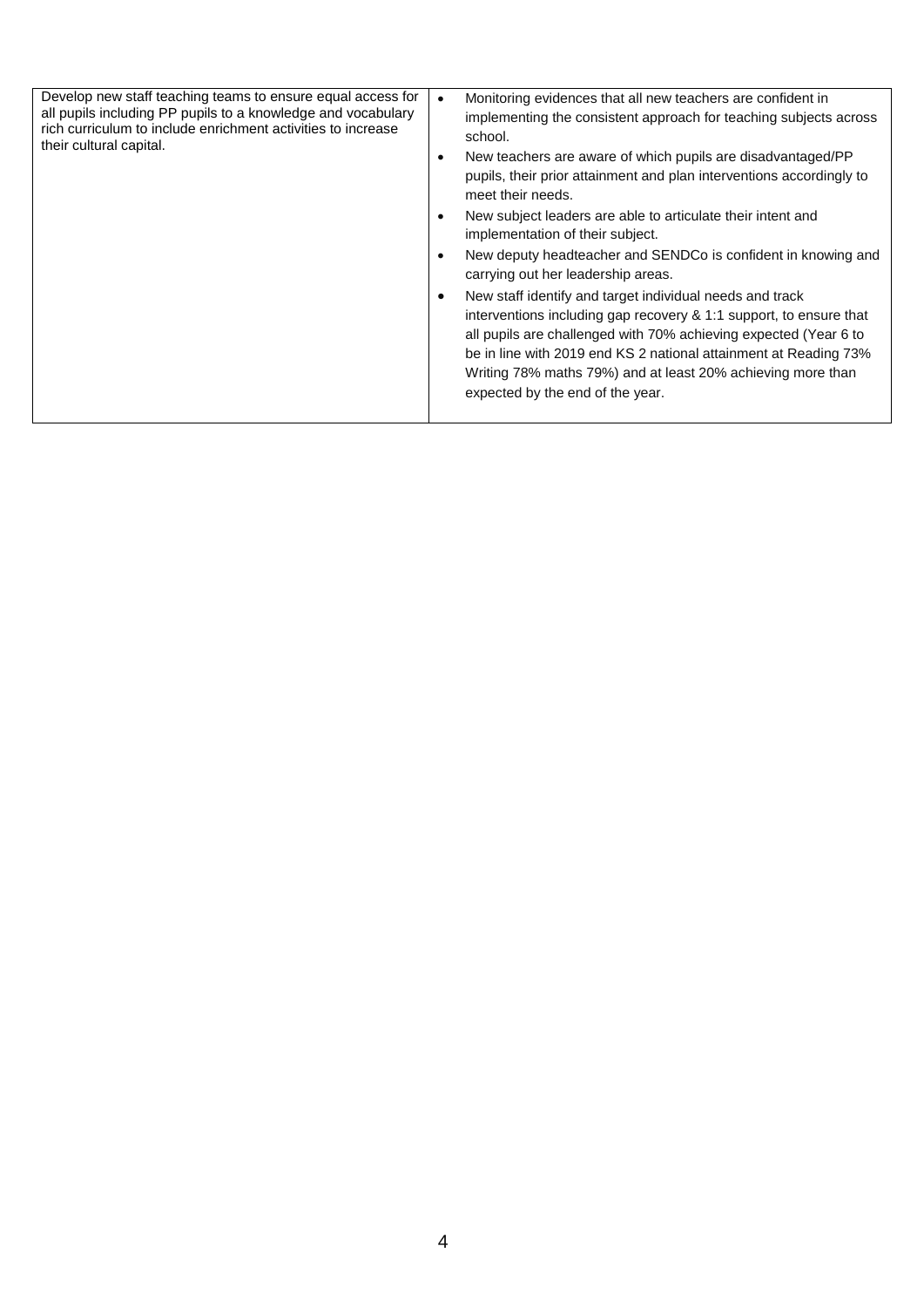### **Activity in this academic year**

This details how we intend to spend our pupil premium (and recovery premium funding) **this academic year** to address the challenges listed above.

#### **Teaching (for example, CPD, recruitment and retention)**

Budgeted cost: £*2045*

| <b>Activity</b>                                                                                                                                                                                              | <b>Evidence that supports this</b><br>approach                                                                                                                                                    | <b>Challenge</b><br>number(s)<br>addressed |
|--------------------------------------------------------------------------------------------------------------------------------------------------------------------------------------------------------------|---------------------------------------------------------------------------------------------------------------------------------------------------------------------------------------------------|--------------------------------------------|
| Internal CPD with<br>headteacher for each new<br>subject coordinator to develop<br>progression maps for their<br>subject and upskill<br>coordinators in being able to<br>implement their subjects<br>intent. | Internal CPD ensures the training is personalised<br>to the school, the school's individualised subject<br>intents and pupil needs.                                                               | 1, 284                                     |
| Cost for release time for<br>coordinators: £185 x<br>7=£1,295                                                                                                                                                |                                                                                                                                                                                                   |                                            |
| Access to National College<br>Subject Coordinator training<br>for all subject coordinators.<br>Cost £750                                                                                                     | Although the cost is £750, National College<br>provide high quality, current training on national<br>expectations for subject coordinators based on<br>the most current legislation and research. | 1, 284                                     |

#### **Targeted academic support (for example, tutoring, one-to-one support structured interventions)**

Budgeted cost: £ *39,305 (over spend of £462 from school main budget =£39767)*

| <b>Activity</b>                                                                                                                                                                                                                                                                                                          | <b>Evidence that supports this</b><br>approach                                                                                                                                                                      | <b>Challenge</b><br>number(s)<br>addressed |
|--------------------------------------------------------------------------------------------------------------------------------------------------------------------------------------------------------------------------------------------------------------------------------------------------------------------------|---------------------------------------------------------------------------------------------------------------------------------------------------------------------------------------------------------------------|--------------------------------------------|
| TA directed time in the<br>morning and afternoon in all<br>year groups to support<br>1:1/small group interventions<br>for reading, writing, maths<br>following AFL during the<br>morning sessions.<br>Cost 4 x 2hours weekly (I<br>hour AM for AFL & 1 hour<br>PM for interventions) by each<br>of the six Tas = £28,473 | Data from 2019 SATs results show that for pupils<br>at the end of KS1 & KS2 there is a gap between<br>those pupils achieving at the expected and<br>higher and others @ RWM particularly boys and<br>disadvantaged. | 1, 3 & 4                                   |
| 1:1 reading support for<br>disadvantaged pupils in the<br>pm sessions who aren't<br>being supported at home<br>with reading.<br>Cost 1/2 hr 3x weekly by TAs<br>across $KS$ 1 & 2 = £4,452                                                                                                                               | Data from 2019 SATs results show that for KS1<br>& KS2 pupils there is a gap between those pupils<br>achieving at the expected (and higher @ KS1)<br>and others.                                                    | 1, 3 & 4                                   |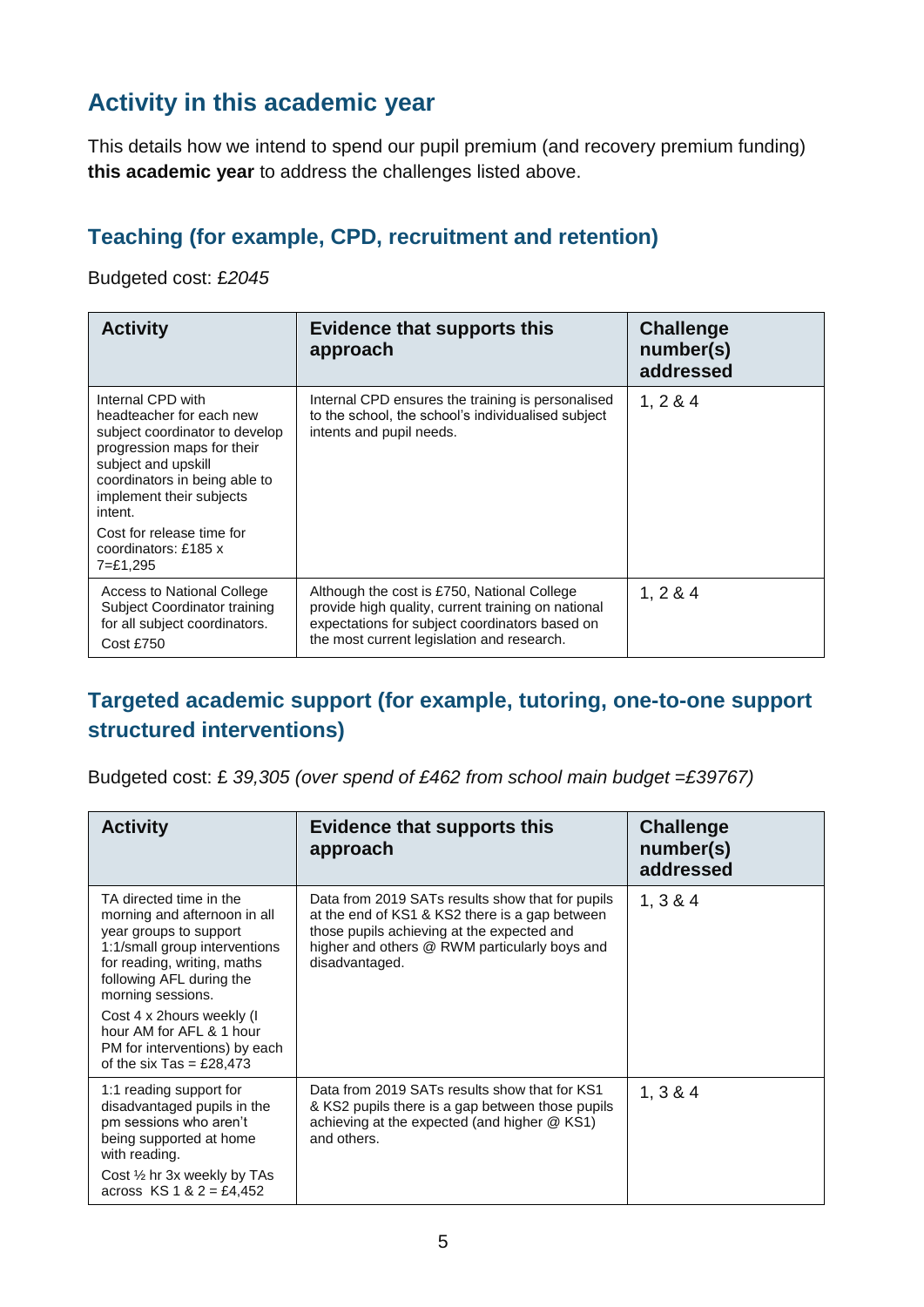| Small group & 1:1 support<br>from deputy head& yr 6<br>teacher 2x breakfast booster<br>groups for year 6 with a<br>focus on maths & reading (29)<br>weeks) No cost         | Data from 2019 SATs results show that for pupils<br>at the end of KS2 there is a gap between those<br>pupils achieving at the expected and higher and<br>others @ reading, writing & maths.                                                                                                                                                                                                      | 1, 3 & 4 |
|----------------------------------------------------------------------------------------------------------------------------------------------------------------------------|--------------------------------------------------------------------------------------------------------------------------------------------------------------------------------------------------------------------------------------------------------------------------------------------------------------------------------------------------------------------------------------------------|----------|
| Recovery Funding will be<br>used to offer buy additional<br>reading materials from FS 1-<br>Yr 6 and for the school library<br>to motivate boys reading<br>$Cost = £6,380$ | Data from 2019 SATs results show that for pupils<br>at the end of KS2 there is a gap between those<br>pupils achieving at the expected and higher and<br>others @ reading, writing & maths.<br>6 PP pupils from last year's cohort still in school<br>are working below the expected standard.<br>Reading is an area of priority for the school and<br>in particular motivating boys to reading. | 1, 3 & 4 |

### **Wider strategies (for example, related to attendance, behaviour, wellbeing)**

#### Budgeted cost: £ *18,292*

| <b>Activity</b>                                                                                                                                                                                                                                                                                                          | <b>Evidence that supports this</b><br>approach                                                                                                                                                                                                                                                                                                                            | <b>Challenge</b><br>number(s)<br>addressed |
|--------------------------------------------------------------------------------------------------------------------------------------------------------------------------------------------------------------------------------------------------------------------------------------------------------------------------|---------------------------------------------------------------------------------------------------------------------------------------------------------------------------------------------------------------------------------------------------------------------------------------------------------------------------------------------------------------------------|--------------------------------------------|
| Welfare / Emotional Support<br>& Social Skills Groups -<br>provided by trained Mental<br>Health First Aider ELSA.<br>From Sept 2021 (currently 9<br>PP pupils accessing support)<br>Cost 5 x mornings weekly=<br>£11,309 (with opportunities<br>to access Forest Schools in<br>the afternoons through<br>Sports premium) | The groups cover such aspects as sharing and<br>dealing with emotions, manners, and designed<br>specifically for those pupils who struggle with<br>friendships or have issues at home which affect<br>their progress in school. It also provides the<br>children with strategies to cope socially and<br>builds resilience.                                               | $\overline{4}$                             |
| <b>EWO</b> monitors<br>$\bullet$<br>attendance daily and<br>makes home visits when<br>a valid reason for<br>absence hasn't been<br>provided or if attendance<br>is a concern for a pupil<br>even with a valid reason.                                                                                                    | EWO to support those pupils whose attendance<br>falls below 90% and this has helped to modify<br>the lateness of some pupils leading to more<br>regular attendance in school to support<br>emotional wellbeing and access to learning.<br>End academic year 2020/21 Attendance data<br>evidences impact on closing gap between PP<br>pupils and non PP pupils attendance: | 1,2,3,8,4                                  |
| Half termly formal<br>$\bullet$<br>meeting with parents<br>whose children fall below<br>90% attendance and<br>parents who are<br>persistently late bringing<br>children to school                                                                                                                                        | PP Pupils 96.6% vs Non PP Pupils 97.3%                                                                                                                                                                                                                                                                                                                                    |                                            |
| EWO carries out late<br>$\bullet$<br>gates half termly with<br>headteacher and<br>communicates directly<br>with parents of pupils<br>with punctuality issues to<br>ascertain reason for late<br>arrivals and offer support<br>where needed e.g.<br>signposting to breakfast<br>club, local childminder<br>support etc.   |                                                                                                                                                                                                                                                                                                                                                                           |                                            |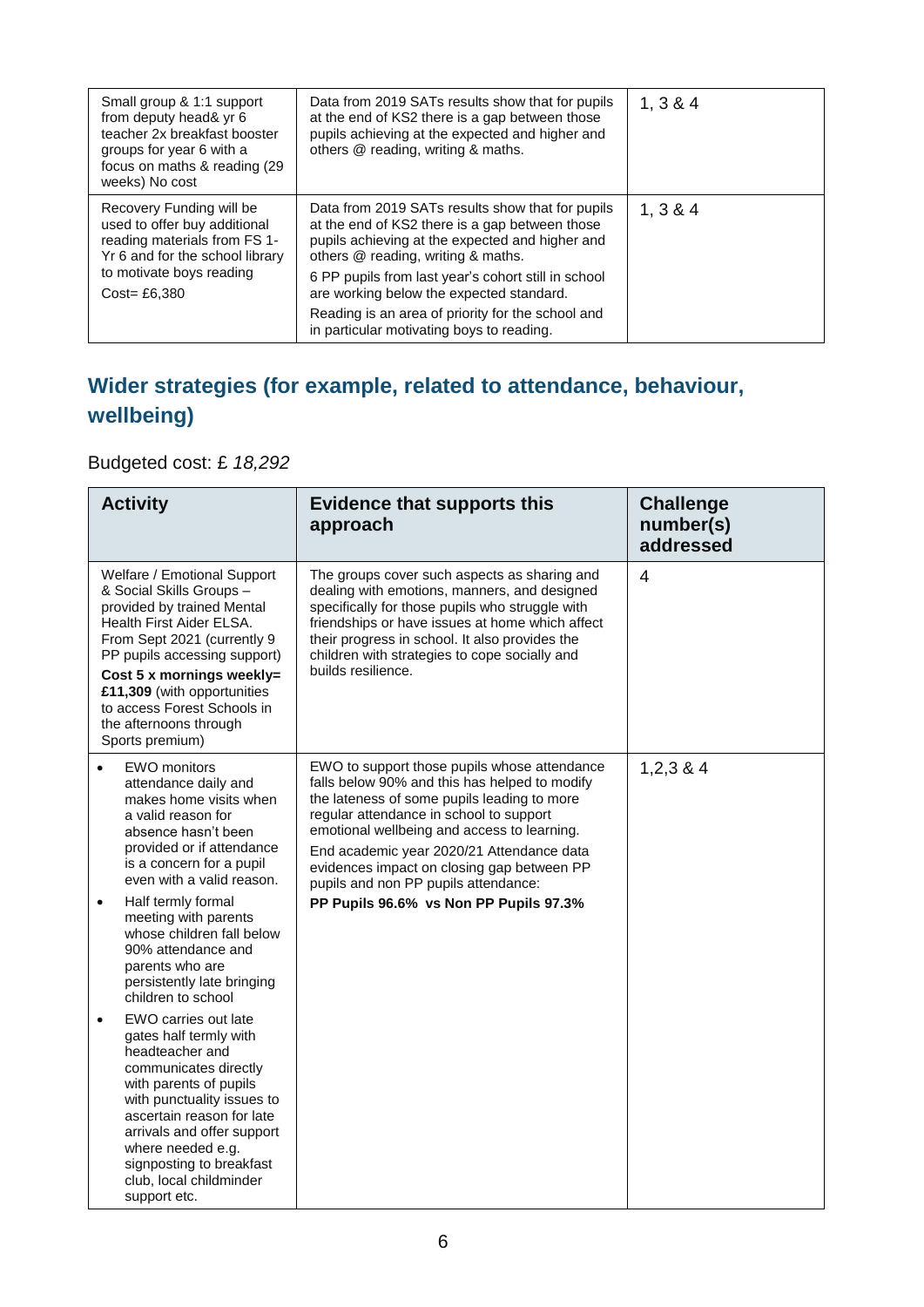| EWO is shared between St<br>Francis Hub (5 schools) to<br>support shared families.<br>Cost to school is 25% of<br>her time $=$ £3,942                                                                      |                                                                                                                                                                                                                                                                                     |   |
|------------------------------------------------------------------------------------------------------------------------------------------------------------------------------------------------------------|-------------------------------------------------------------------------------------------------------------------------------------------------------------------------------------------------------------------------------------------------------------------------------------|---|
| Chaplaincy Support weekly<br>providing opportunities for<br>PP pupils to have equal<br>access to all pupils to plan,<br>deliver and assess acts of<br>worship. Cost £2,941                                 | Liturgy planning is a core part of Catholic<br>education and the school's ethos and is also an<br>aspect of school life where children gain a sense<br>of achievement and experience the opportunity to<br>lead regardless of their academic ability or<br>economic or social need. | 4 |
| ELSA accessing training to<br>lead on and deliver Forest<br>Schools programmes 5 x<br>afternoons a week during the<br>academic year 2021-22.<br><b>Funded through Sports</b><br>Premium Funding = $£7,188$ | Forest Schools is a nationally recognised initiative<br>that enables pupils to develop cooperative<br>working, self-confidence, problem solve, risk take<br>in a controlled and safe setting, increase physical<br>activity which improves mental health and well<br>being.         | 4 |
| £10 uniform voucher<br>provided to all pupils who are<br>new to FSM from Sept 2021-<br>22<br>Cost £100                                                                                                     | Encourages parents who may be eligible for<br>FSM/PP but don't apply particularly in FS 2 & KS<br>1 where pupils receive universal FSM.                                                                                                                                             | 4 |

#### **Total budgeted cost: £** *£59,642 (plus additional £462 from school budget)*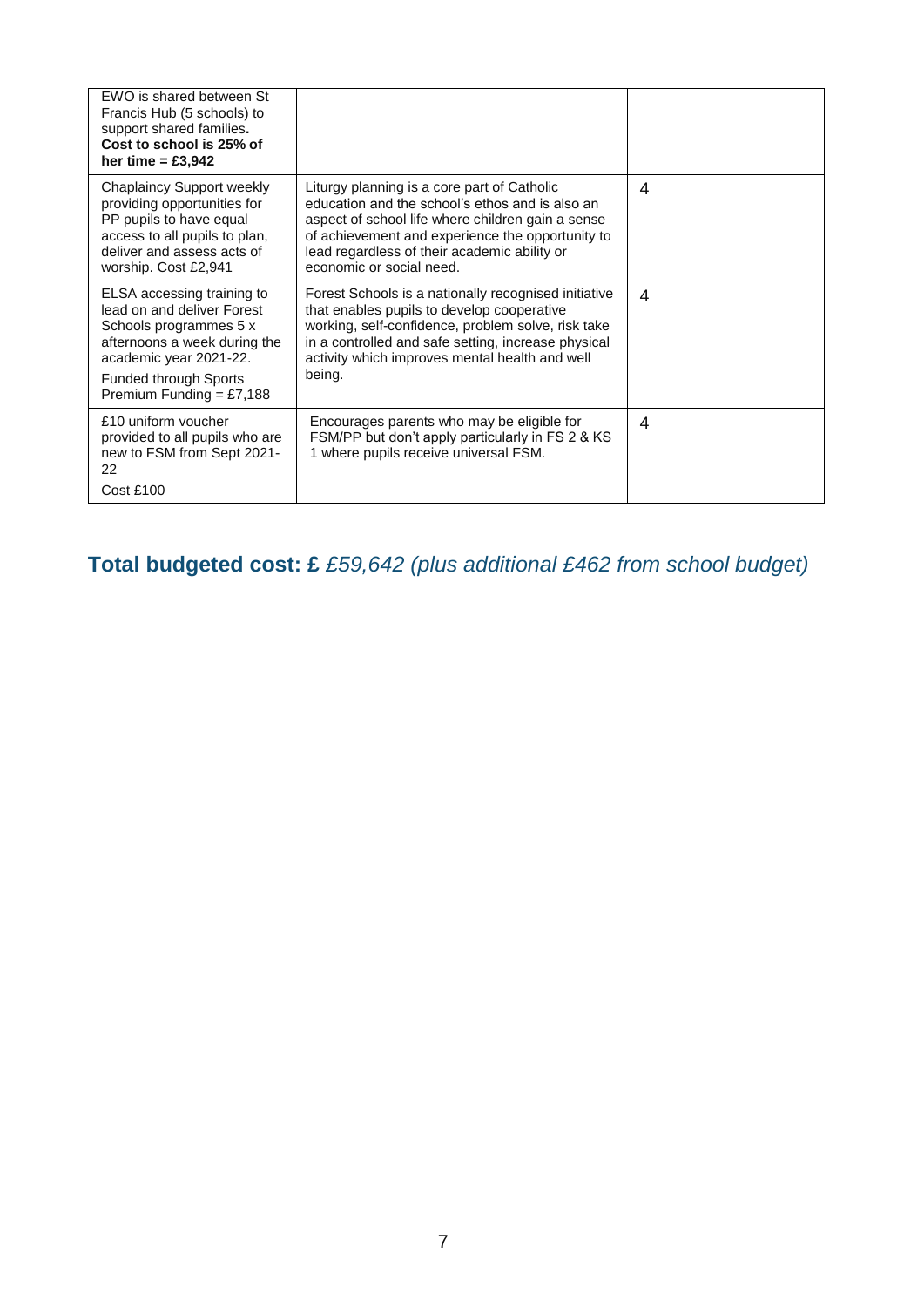## **Part B: Review of outcomes in the previous academic year**

#### **Pupil premium strategy outcomes**

This details the impact that our pupil premium activity had on pupils in the 2020 to 2021 academic year.

#### **Quality of Teaching**

- 1. TA directed time in the morning and afternoon in all year groups to support 1:1/small group interventions for reading, writing, maths following AFL during the morning sessions. 5 x 2hours weekly (I hour AM & 1 hour PM)
- 2. 1:1 reading support for disadvantaged pupils in the pm sessions who aren't being supported at home with reading. 4 x 1.5hrs weekly by TA across KS 2 in Spring & Summer Term.
- 3. Small group support from HT for year 6 cohort in Autumn, Spring & Summer 1 Terms with reading, writing and maths.
- 4. Small group & 1:1 support from deputy head teacher 2x breakfast booster groups for year 6 with a focus on maths (29 weeks)
- 5. 1:1/small group support from qualified teacher 1/2 day a week to support writing, reading comprehension & maths in yr 5 & 6
- 6. 1:1 support for pupils and families from SENDCo 2 days a week for specific SEND and social emotional needs to seek and provide intervention & support from outside agencies to address

#### **IMPACT**

2020/21 Teacher assessment informed by STAR Assessment for reading and maths and SATS tasks and tests for End of KS 1 & 2 for PP Pupils:

Yr6 (9 pupils including 2 pupils with SEND) @ Ex+ Read: 67% Write: 67% Maths: 67% RWM Combined 67%, GD 22%

Yr 5 (9 pupils including 3 pupils with SEND) @ Ex+ Read: 78% Write: 78% Maths: 78% RWM Combined 78% GD 22%

Yr 4 (4 pupils including 3 pupils with SEND) @ Ex+ Read: 50% Write: 25% Maths: 50% RWM Combined 25% GD 0%

Yr 3 (1 pupil) @ Ex+ Read: 100% Write: 100% Maths: 100% RWM Combined 100% GD 0%

Yr 2 (3 pupils including 1 pupil with SEND) @ Ex+ Read: 33% Write: 33% Maths: 33% RWM Combined 33% GD 0%

Yr 1 (2 pupils including 1 pupil with SEMH needs) @ Ex+ Read: 100% Write: 100% Maths: 100% RWM Combined 100% Reading & maths GD 50%

#### **Targeted Support: Welfare & Attendance**

- **1.** Welfare / Emotional Support & Social Skills Groups provided by trained ELSA. From Sept 2020 (currently 10 PP pupils accessing support)
- **2. EWO** Weekly Attendance checks and Late Gates EWO Half termly meeting with parents whose children fall below 90% attendance and parents who are persistently late bringing children to school

#### **IMPACT**

- 1. By the end of the academic year 2020/21 50% of the PP pupils no longer required ELSA support and had developed strategies to manage their feelings and relationships and 50% attained at the expected standard for RWM
- 2. Summer Term Attendance in the academic year 2020/21 attendance data evidences impact on closing gap between PP pupils and non PP pupils' attendance. PP pupil attendance was in line with national other and higher than PP pupils nationally: **PP Pupils 96.6% vs Non PP Pupils 97.3%**